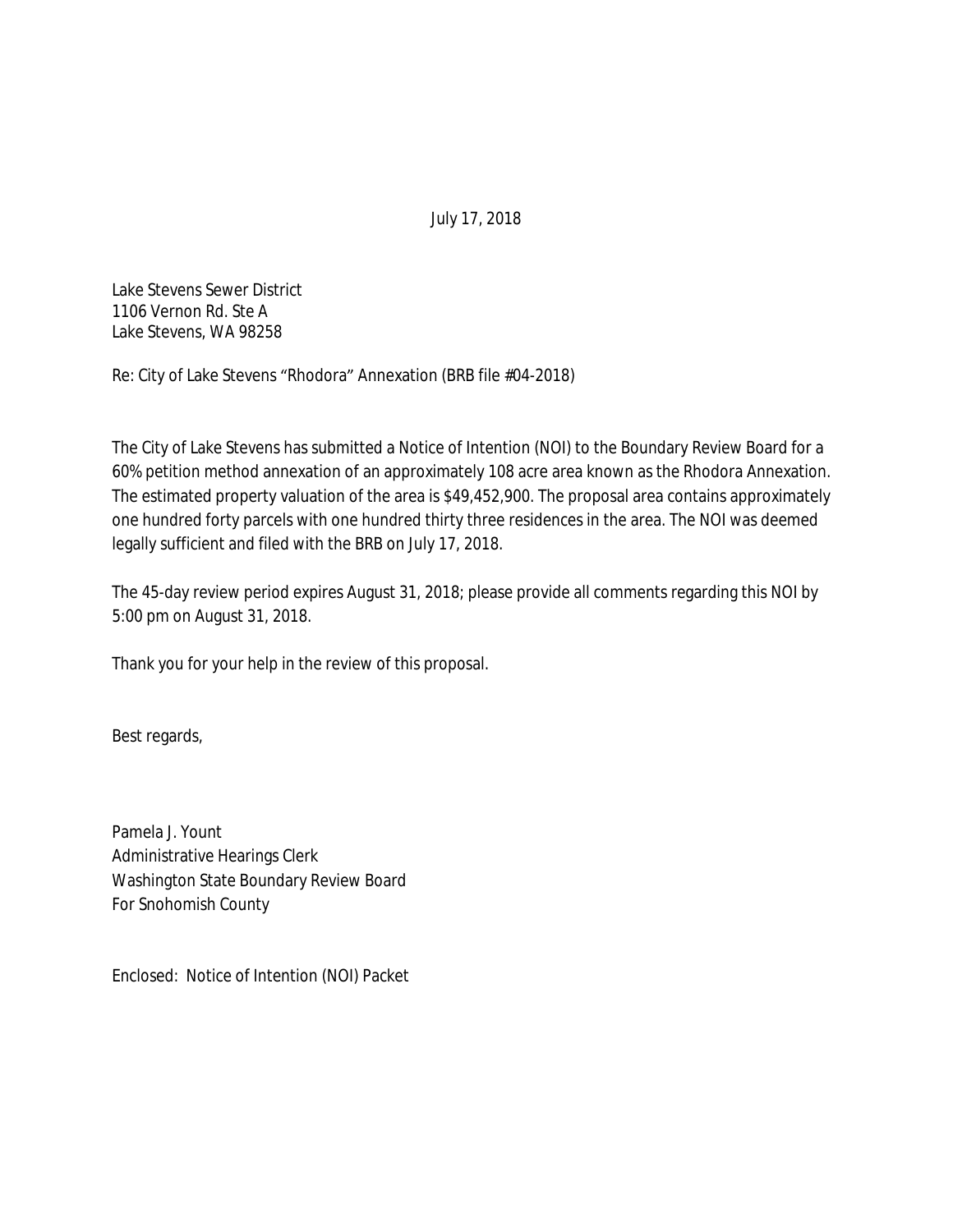Fire District #8 Lake Stevens 1825 South Lake Stevens Rd Lake Stevens, WA 98258

Re: City of Lake Stevens "Rhodora" Annexation (BRB file #04-2018)

The City of Lake Stevens has submitted a Notice of Intention (NOI) to the Boundary Review Board for a 60% petition method annexation of an approximately 108 acre area known as the Rhodora Annexation. The estimated property valuation of the area is \$49,452,900. The proposal area contains approximately one hundred forty parcels with one hundred thirty three residences in the area. The NOI was deemed legally sufficient and filed with the BRB on July 17, 2018.

The 45-day review period expires August 31, 2018; please provide all comments regarding this NOI by 5:00 pm on August 31, 2018.

Thank you for your help in the review of this proposal.

Best regards,

Pamela J. Yount Administrative Hearings Clerk Washington State Boundary Review Board For Snohomish County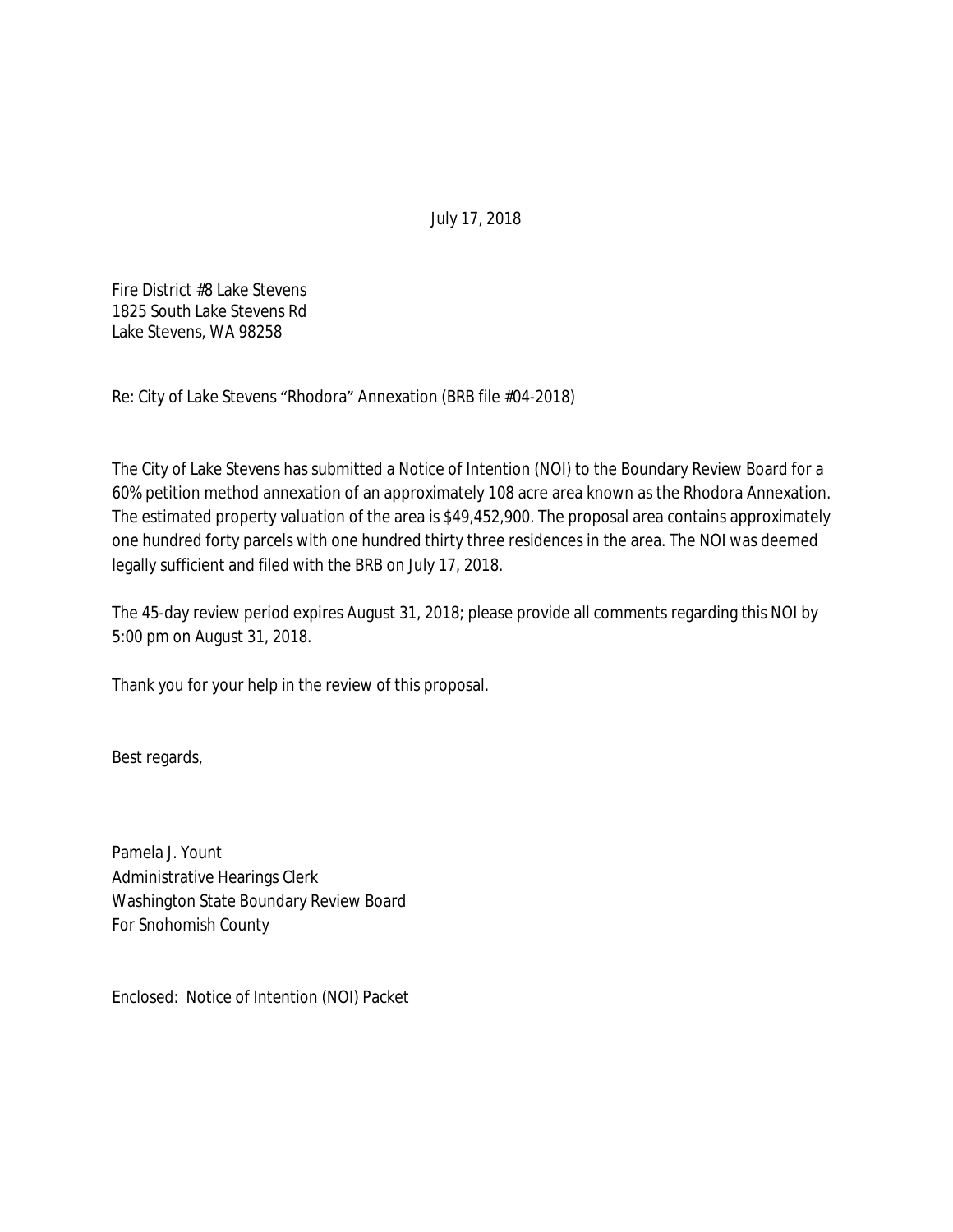Lake Stevens School District 12309 22nd St NE Lake Stevens, WA 98258

Re: City of Lake Stevens "Rhodora" Annexation (BRB file #04-2018)

The City of Lake Stevens has submitted a Notice of Intention (NOI) to the Boundary Review Board for a 60% petition method annexation of an approximately 108 acre area known as the Rhodora Annexation. The estimated property valuation of the area is \$49,452,900. The proposal area contains approximately one hundred forty parcels with one hundred thirty three residences in the area. The NOI was deemed legally sufficient and filed with the BRB on July 17, 2018.

The 45-day review period expires August 31, 2018; please provide all comments regarding this NOI by 5:00 pm on August 31, 2018.

Thank you for your help in the review of this proposal.

Best regards,

Pamela J. Yount Administrative Hearings Clerk Washington State Boundary Review Board For Snohomish County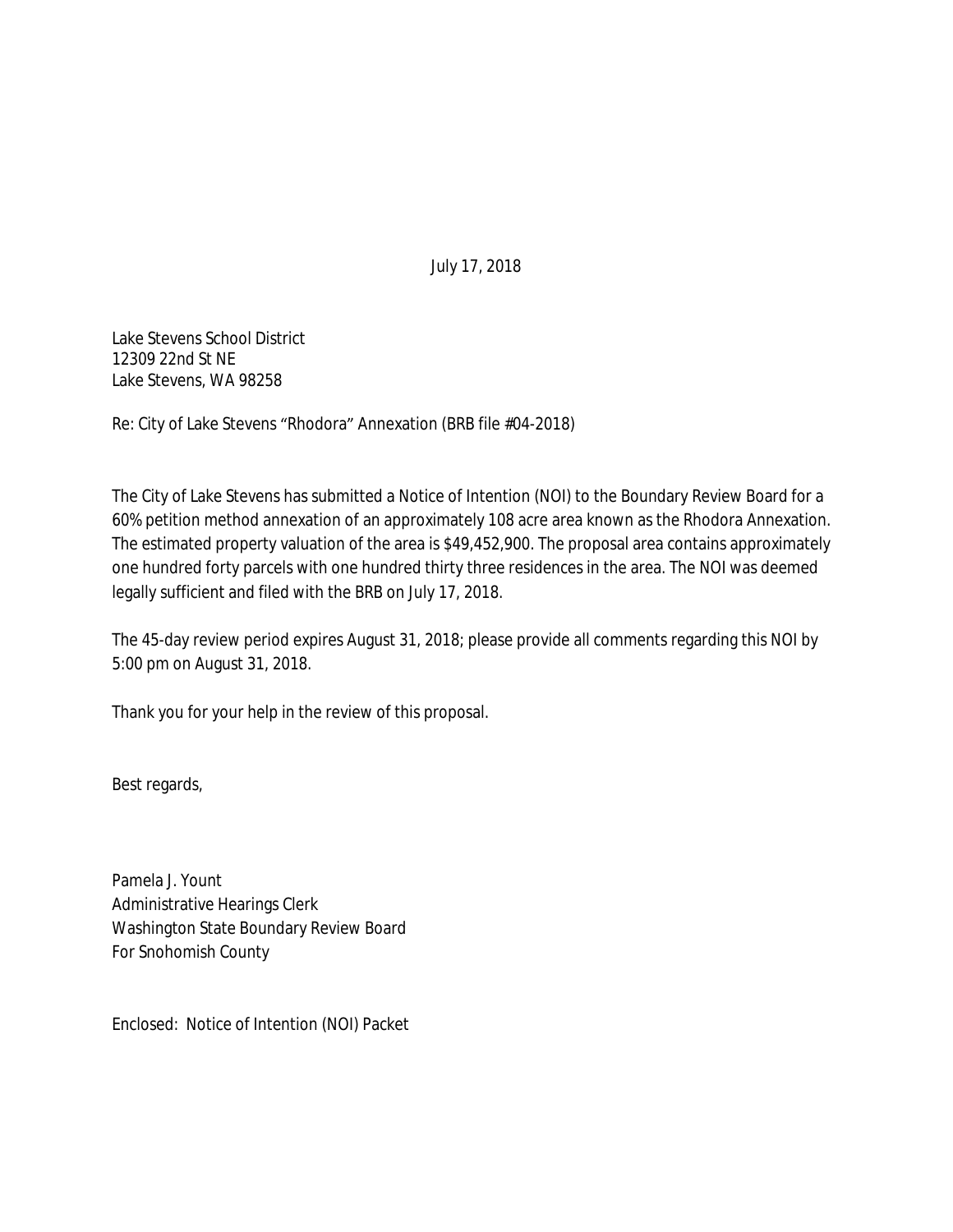Snohomish School District 1601 Avenue D Snohomish, WA 98290

Re: City of Lake Stevens "Rhodora" Annexation (BRB file #04-2018)

The City of Lake Stevens has submitted a Notice of Intention (NOI) to the Boundary Review Board for a 60% petition method annexation of an approximately 108 acre area known as the Rhodora Annexation. The estimated property valuation of the area is \$49,452,900. The proposal area contains approximately one hundred forty parcels with one hundred thirty three residences in the area. The NOI was deemed legally sufficient and filed with the BRB on July 17, 2018.

The 45-day review period expires August 31, 2018; please provide all comments regarding this NOI by 5:00 pm on August 31, 2018.

Thank you for your help in the review of this proposal.

Best regards,

Pamela J. Yount Administrative Hearings Clerk Washington State Boundary Review Board For Snohomish County